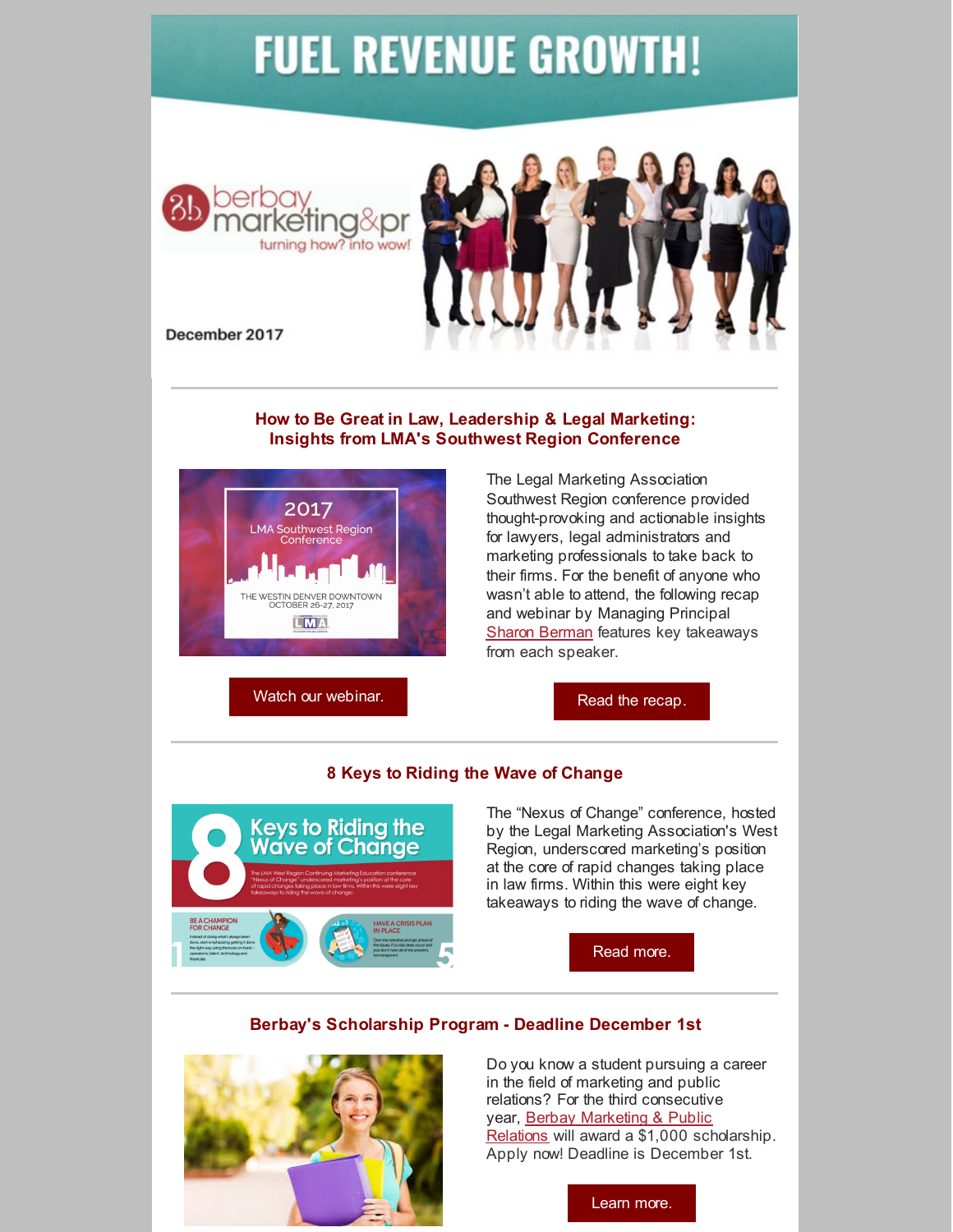## **The Most Valuable Business Strategy? Gratitude.**



Gratitude is the key to strengthening old relationships and developing new ones. You don't need to make a grand gesture, saying thank you is powerful. If you'd like to bring a little more gratitude into your work life, here are some people who probably deserve a hearty "thank you!"

[Read](http://bit.ly/BBgratitude) more.

Spring 2018

### **Upcoming Events - Hope to See You There!**



**Providing education and networking opportunities for legal professionals**

[Learn](http://bit.ly/BBMPF) more.



**women leaders in the legal industry**

#### **Humble Boastings**

Recently, our clients were:

- Selected to *National Law Journal*'s Winning Litigators, *Daily Journal*'s Top Boutiques, *The Recorder*'s Top Verdicts and Settlements
- Published in *Los Angeles Business Journal, The Recorder*, *CBS MoneyWatch, Claims Journal, San Francisco Chronicle*, *Intellectual Property Law360*, *Digital Music News*, *Music Business Worldwide, Intellectual Property Magazine* and *New York State Bar Journal.*

#### **Recently We've Talked with Clients About:**

- Analyzing 2017 successes and creating even more in 2018.
- Repurposing topics from conferences into blogs and bylined articles.  $\bullet$
- Creating a 2018 master marketing calendar to maximize opportunities.
- Adding complementary practices to diversify a firm's client base.
- Coaching younger associates on business development initiatives.
- Attracting more class members to a large-scale class action matter.